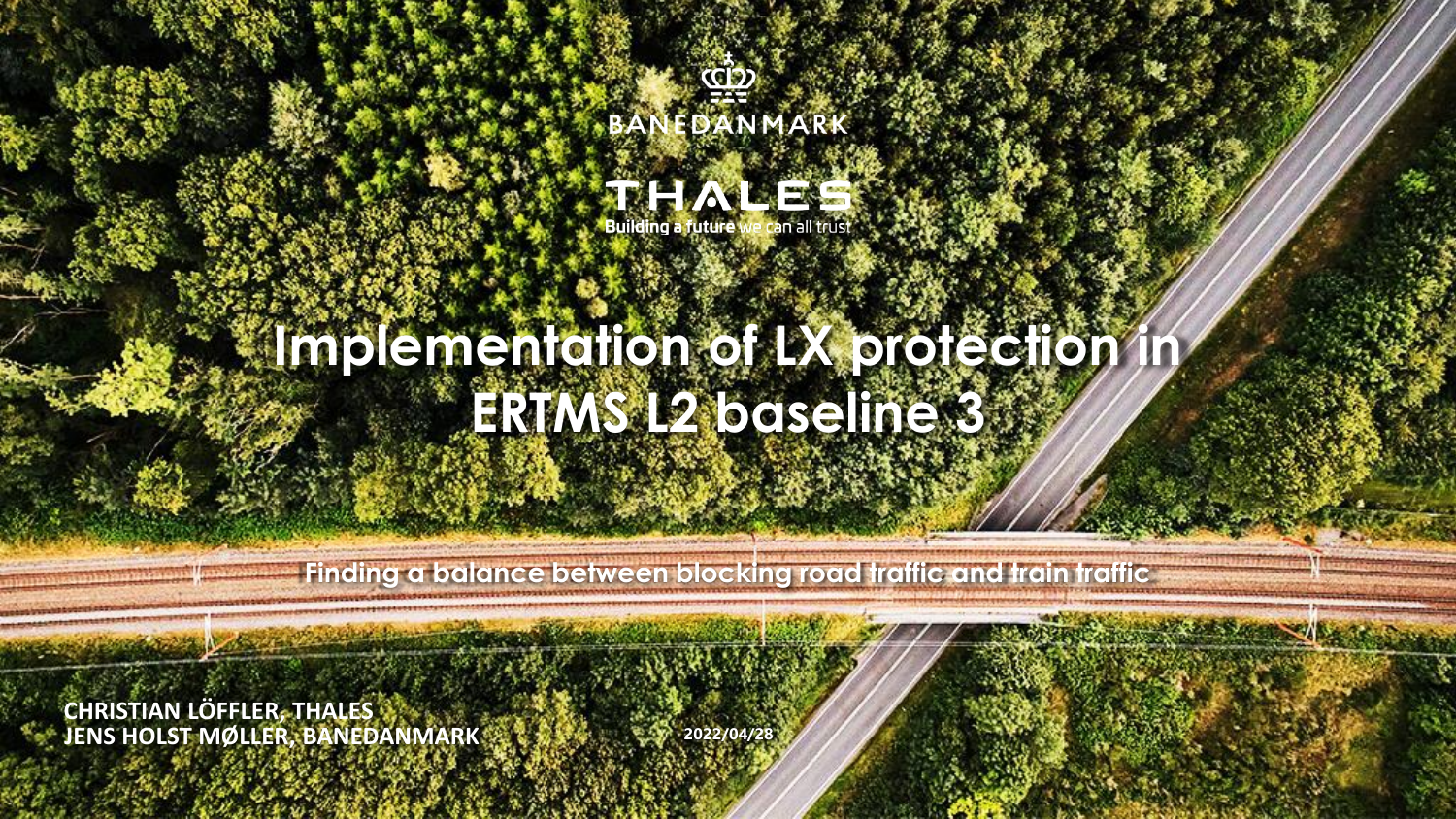### **Danish ERTMS deployment**

▌ **2100 km of mixed operation railway, 3 existing national borders and one future border**

#### ▌ **Renewal of all signalling assets**

- **>** Traffic management and new Traffic Control **Centres**
- **>** Train control and Train radio
- Interlocking, Point machines, train detection, Level crossing protection, Passenger warning and staff crossing systems
- > Updated fibre backbone and renewed active network
- ▌ **Functional requirements – two different trackside solutions**
	- > Thales
	- > Alstom
- ▌ **Approx. 400 level crossings with LX protection systems on the national network**

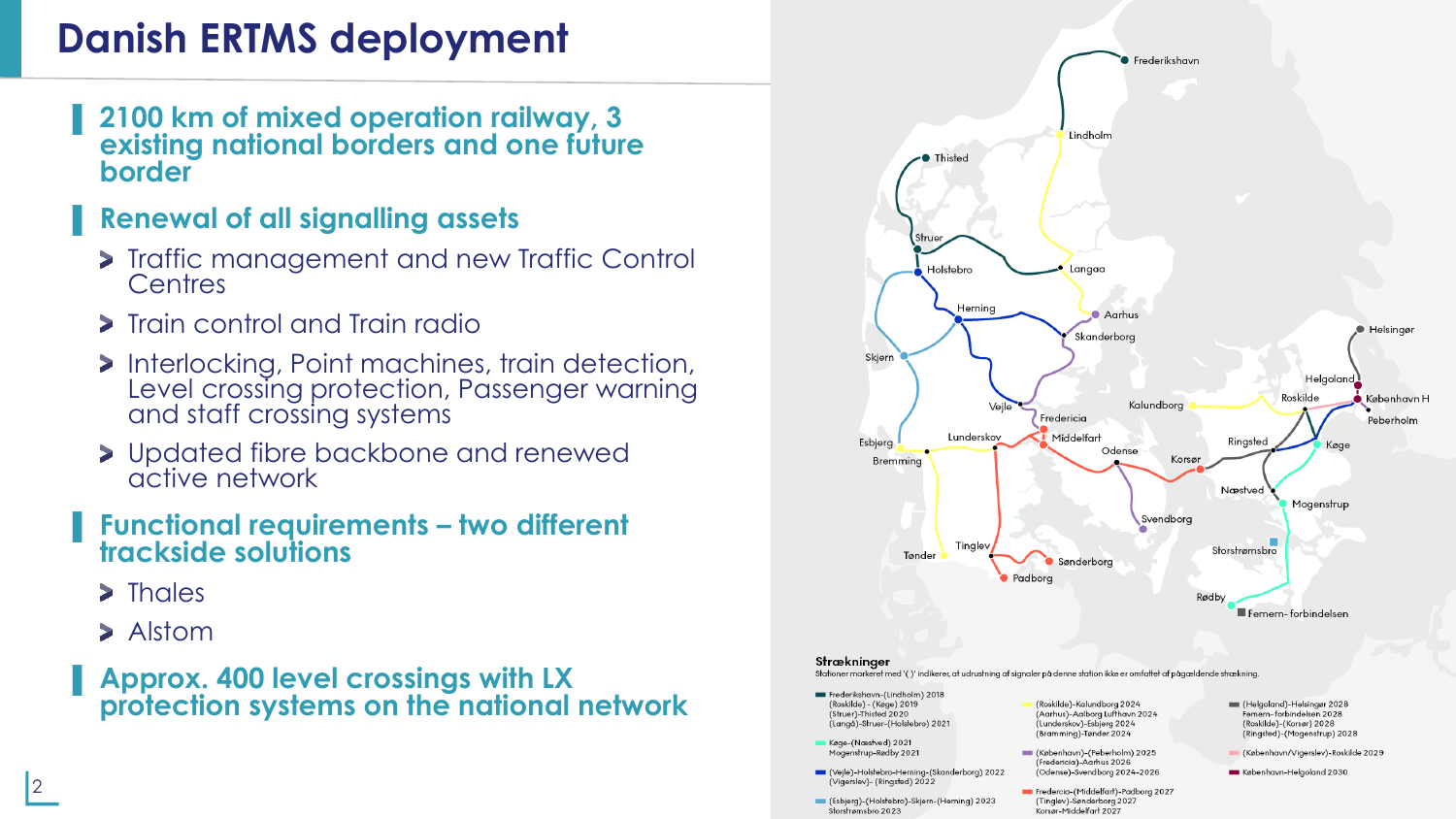### **LX protection, operational context and needs**

**BANEDANMARK** 

- ▌ **On main lines and some secondary lines the LX protection systems are covered by national ATP protection**
	- **>** LX protection systems normal max line speed 120 km/h
	- With special provisions up to 140 km/h

#### ▌ **Functional and performance requirements for LX optimisation (activation and deactivation)**

- Optimisation towards route setting to avoid braking and showing LX icon on DMI
- Attempts at using speed dependent(MRSP) activation based in trains MA-request. The choice of activation is done by BDK at the TMS level.
- E.g. some LX are equipped with road clearance sensors which could stay occupied and delay the LX protection
- Speed over non protected LX will be restricted to 10 km/h to allow to approach, with a strict stopping requirement the train would not be able to approach the LX effectively

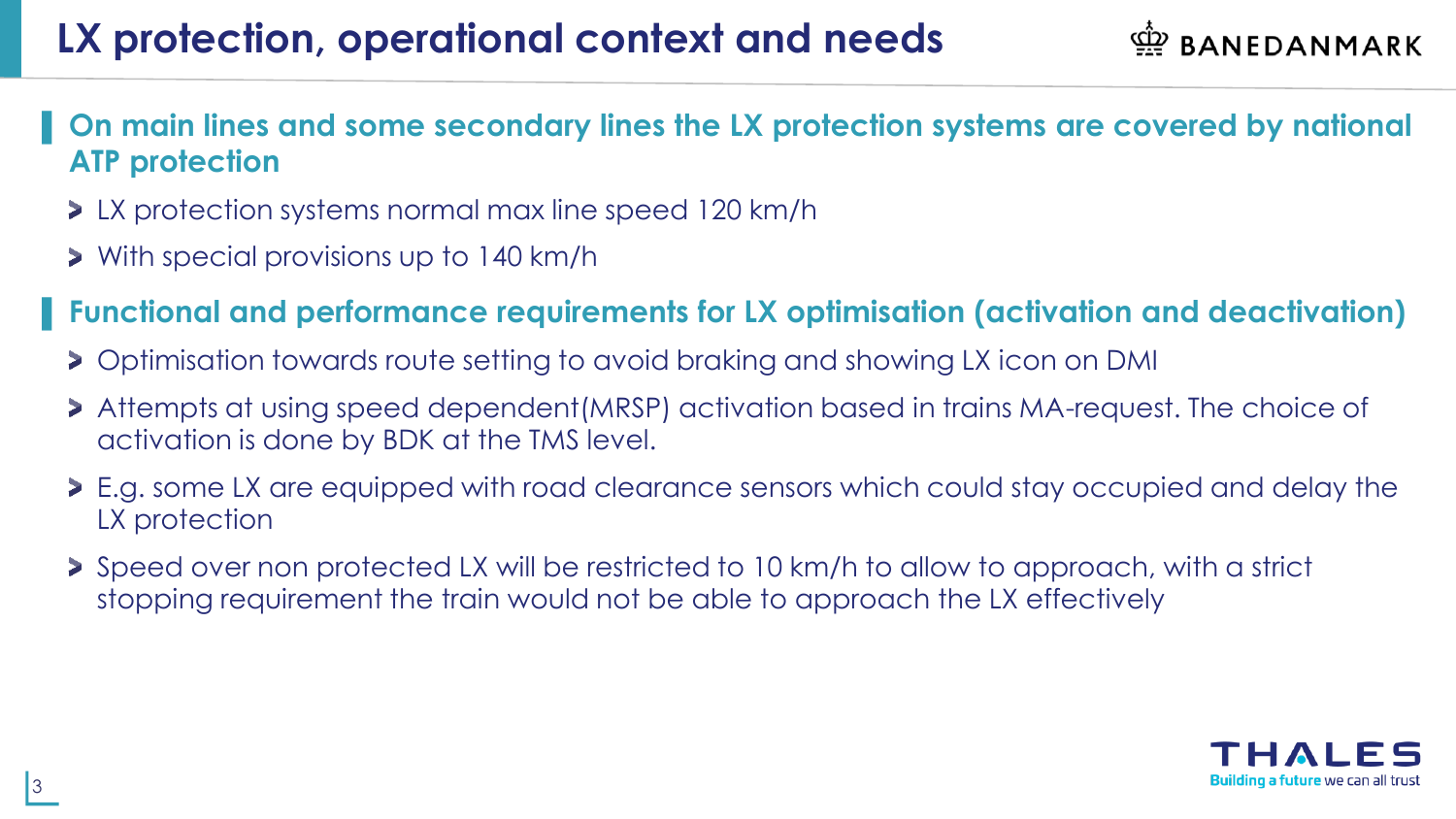### **Solution Evolution v0.1**

BANEDANMARK

- **> Connect LX to interlocking**
- **> Rely on MA request for temporary EoA**



Withdrawn due to the fact that it was not 100% crystal clear that an MA Request is sent for the temp. EoA in SV2.0

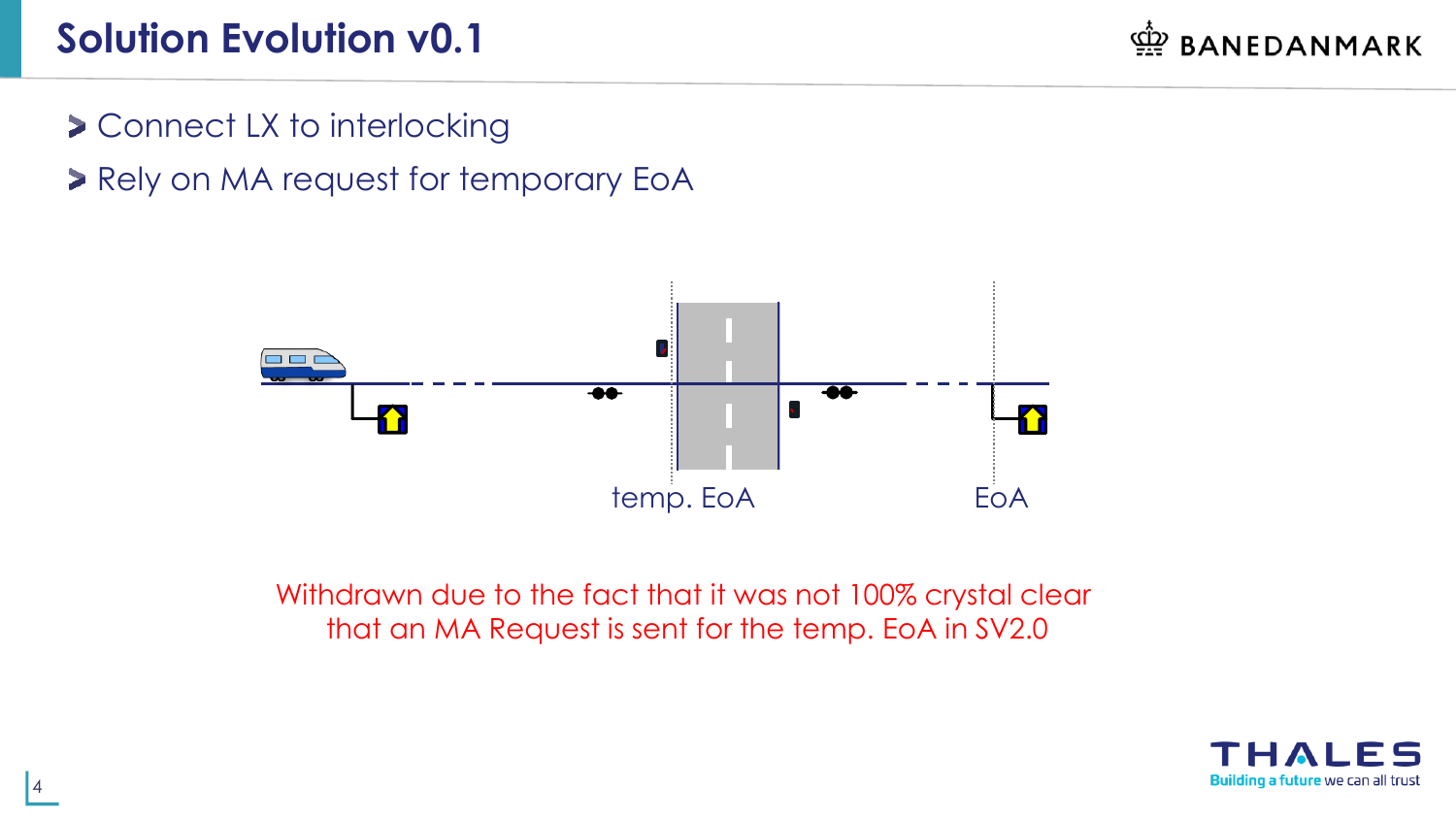### **Solution Evolution v1.0**

**BANEDANMARK** 

**Place Marker Board in approach of LX** 



Additionally optimise closing trigger via information in the system

- Specific delay after route setting based on topology, time table, LX type, …
- Rules depending on traffic pattern, train type, max train speed, distance between LXs… configurable in our TMS

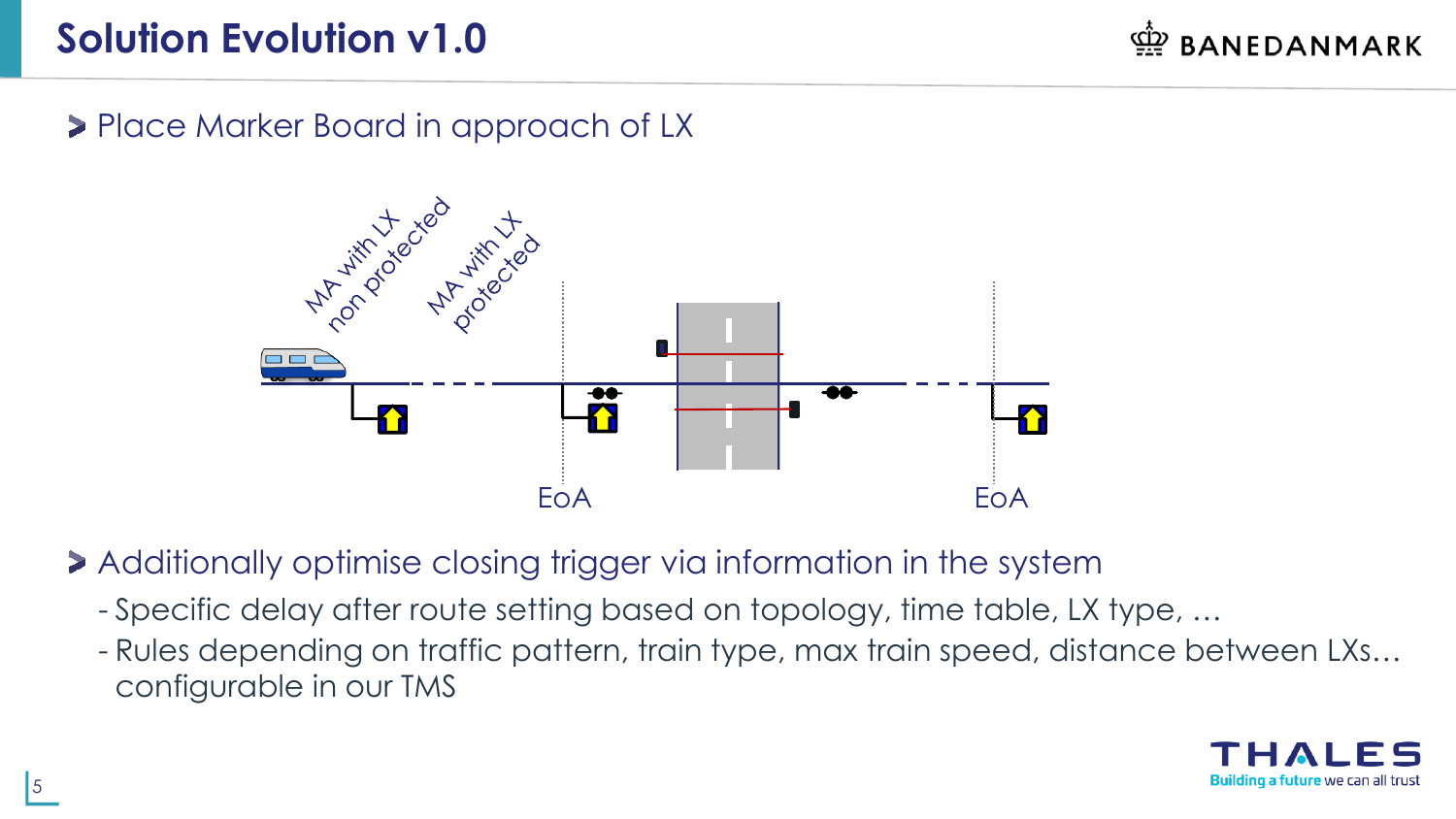#### What happened next



- Clearance of LX led to non protected state of LX since system detected that this was done by the train  $\rightarrow$  no reaction
- With next MA extension, MA with current LX state was sent to train and was considered instantly as new temp. EoA  $\rightarrow$  tripped

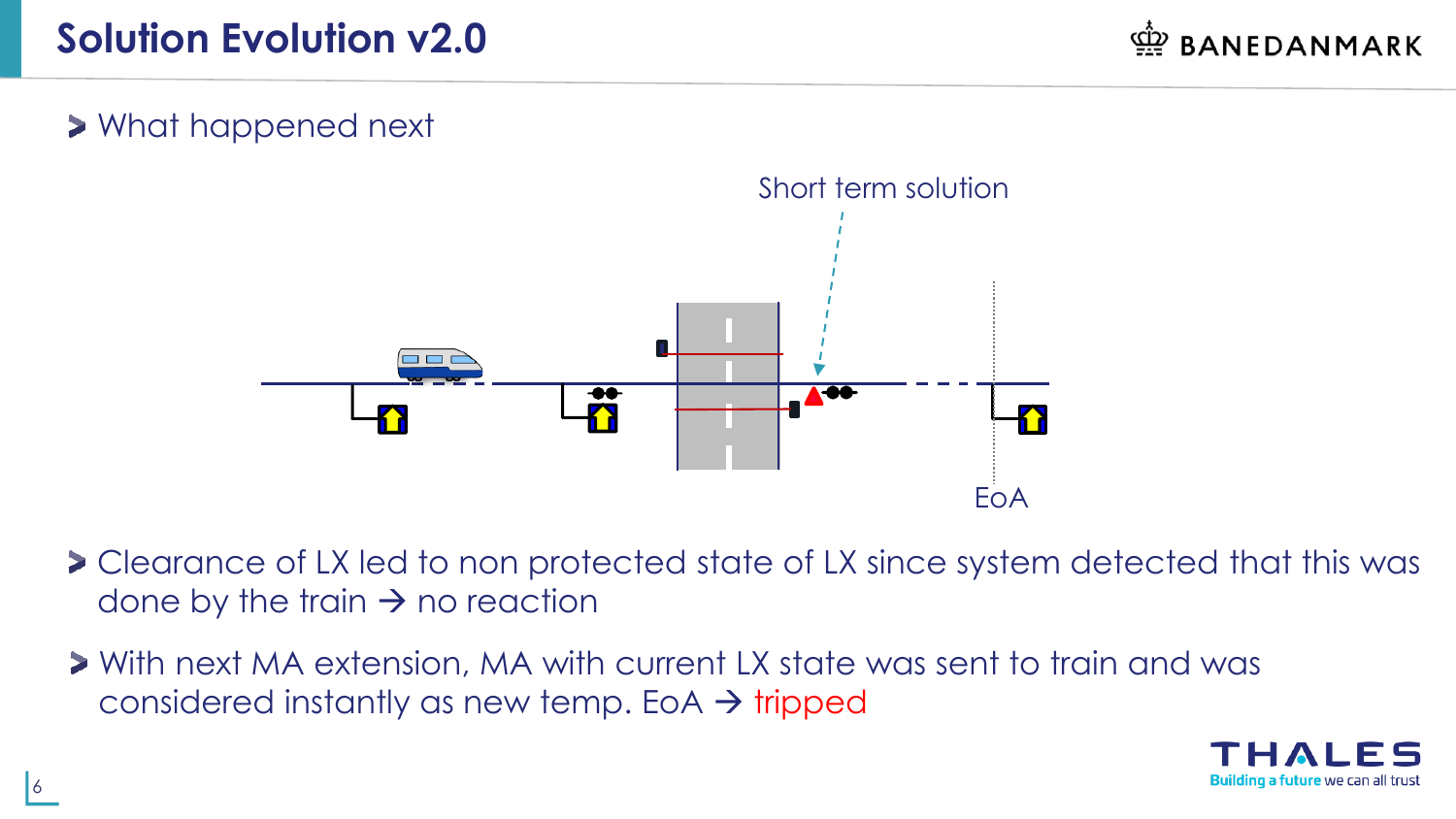#### **Feedback from operation**

#### ▌**General LX blocking time performance:**

- ▶ Open line 60-70 secs
- $\blacktriangleright$  Stations 90-120 sec.
- **>** Finetuning of triggers by operator in TMS to ensure that typical traffic works well

#### ▌**Future developments:**

- Possible upgrade to SV2.1 small improvement due to the introduction of the perturbation point. MA-request more welldefined in SV2.1
- **Introduction of ATO, use of the** journey profile estimation for activation of LX